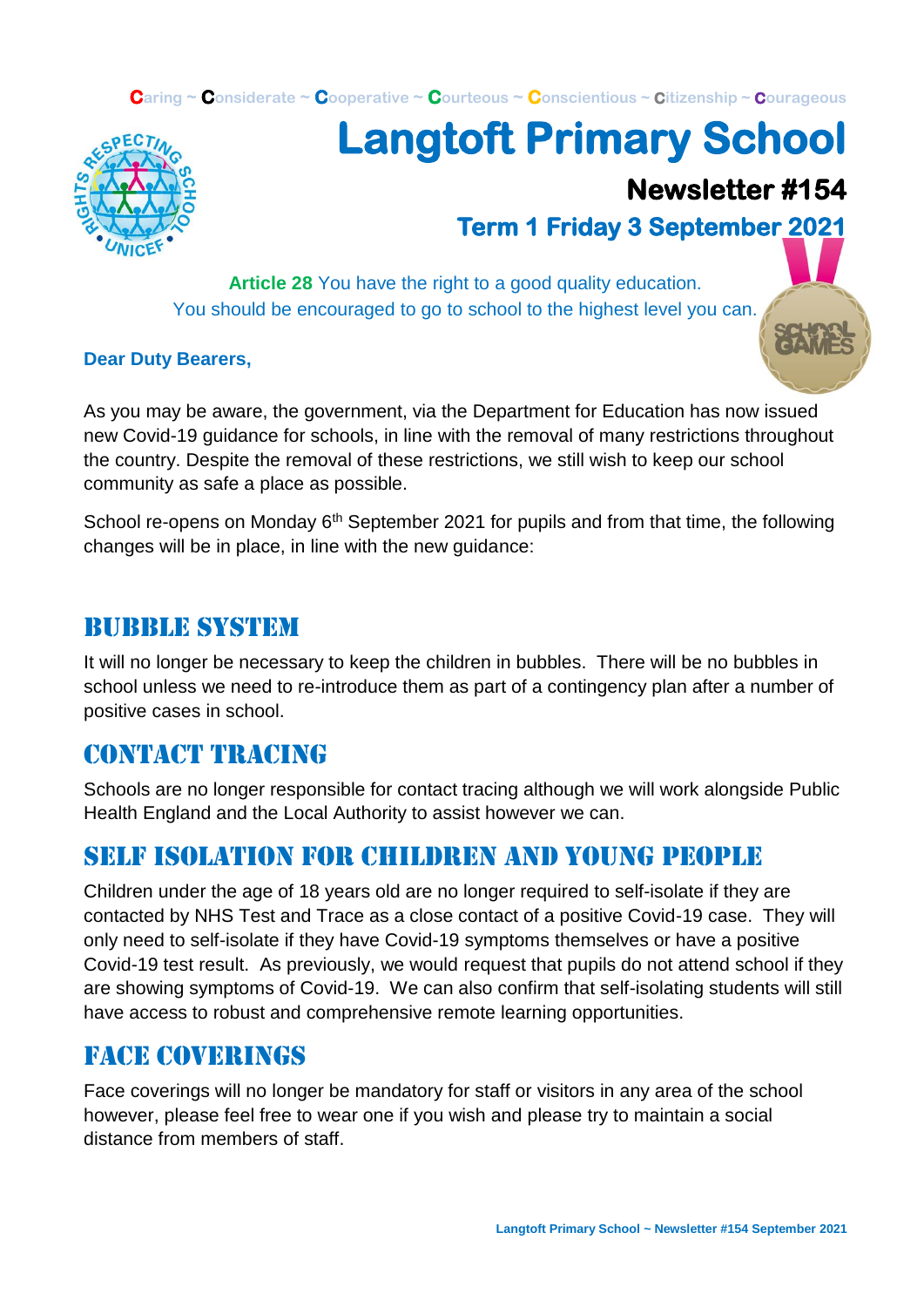### ASYMPTOMATIC TESTING

Staff will continue to test using LFD testing devices twice weekly until the end of September when this will be reviewed.

#### START AND FINISH TIMES

For the first two weeks of term we will continue with the same arrangements as last year with staggered start and finish times.

Key Stage 2 will enter via gate 3 on the front playground. Years 5 and 6 will be admitted at 08:45 and Years 3 and 4 at 08:50.

Year 2 will enter via Gate 1 at 08:55, Year 1 at 09:00 and Reception at 09:05. Once children have been dropped off parents can exit the school via the end gate towards the car park.

At the end of the school day, Reception children can be collected from the front playground at 15:00, Year 1 at 15:05, Year 2 at 15:10. Year 3 and 4 children will be dismissed by their class teachers from Gate 3 at 15:10 and Year 5 and 6 at 15:15. Please ensure you agree a meeting point if you are collecting your child from Key Stage 2. We have instructed all children to return to school if an adult is not waiting for them where they have agreed to meet.

Children who attend PlayZone in FS and KS1 will be 'delivered' at the end of the school day by a member of staff. Children in KS2 will be dismissed by their class teacher/s and expected to walk across to PlayZone by themselves.

Please continue to be respectful of others when queuing/waiting for your child, keeping clear of the school gates and being mindful of traffic.

| <b>Year group</b> | <b>Arrive at school gate:</b> | <b>Gate number:</b> | <b>Collection time:</b> |  |
|-------------------|-------------------------------|---------------------|-------------------------|--|
| <b>EYFS</b>       | at 09:05                      | #1                  | 15:00                   |  |
| <b>Y1</b>         | at 09:00                      | #1                  | 15:05                   |  |
| Y2                | at 08:55                      | #1                  | 15:10                   |  |
| Y3                | at 08:50                      | #3                  | 15:10                   |  |
| <b>Y4</b>         |                               |                     |                         |  |
| Y <sub>5</sub>    | at 08:45                      | #3                  | 15:15                   |  |
| <b>Y6</b>         |                               |                     |                         |  |

We will review these arrangements after two weeks and communicate to you in advance of any alterations.